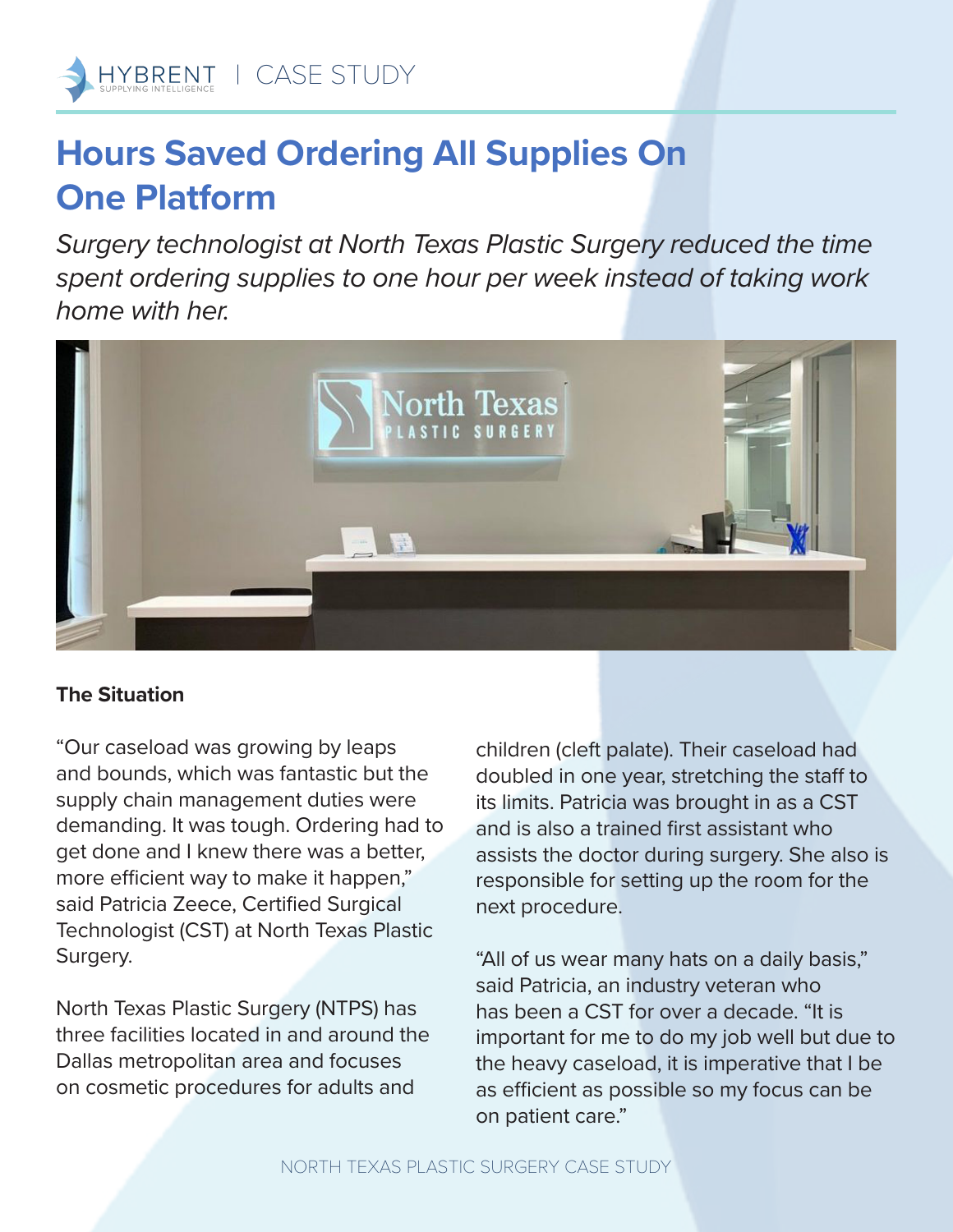

Responsible for all the supplies ordered at NTPS, Patricia was ordering supplies on an almost-daily basis. The system was laborious to navigate: logging on to multiple vendor websites, toggling between vendor sites to compare prices, then creating the orders took so much time that Patricia began ordering supplies on her days off. This was not sustainable.

## **The Solution**

Hybrent completely streamlined the ordering process and has saved Patricia hours of work. Hybrent's solution allowed her to see all vendors at once so she could comparison shop and with all the items loaded into the system, she did not have to track down reference numbers or pricing. And all vendors could be shopped on one screen. Patricia is able to check off what she wants to order, enter the quantity, and



each vendor receives its own PO to fulfill the order.

All the supplies we use are loaded into the ordering platform and I don't have to manually search for items or switch back and forth between vendor sites. Hybrent instantly searches all vendors at once for optimal price and availability," she said.

## **The Results**

Ordering supplies now takes Patricia only one hour per week, allowing her to spend more time concentrating on her CST duties and on patient care. She also uses some of her newfound time to locate new vendors for NTPS to work with, saving them even more money. In rare instances when she needs to check on supplies from home, the Hybrent's mobile app allows Patricia to check on the supply status quickly and easily.

**"All the supplies we use are loaded into the ordering platform and I don't have to manually search for items or switch back and forth between vendor sites. Hybrent instantly searches all vendors at once for optimal price and availability," Patricia said.**